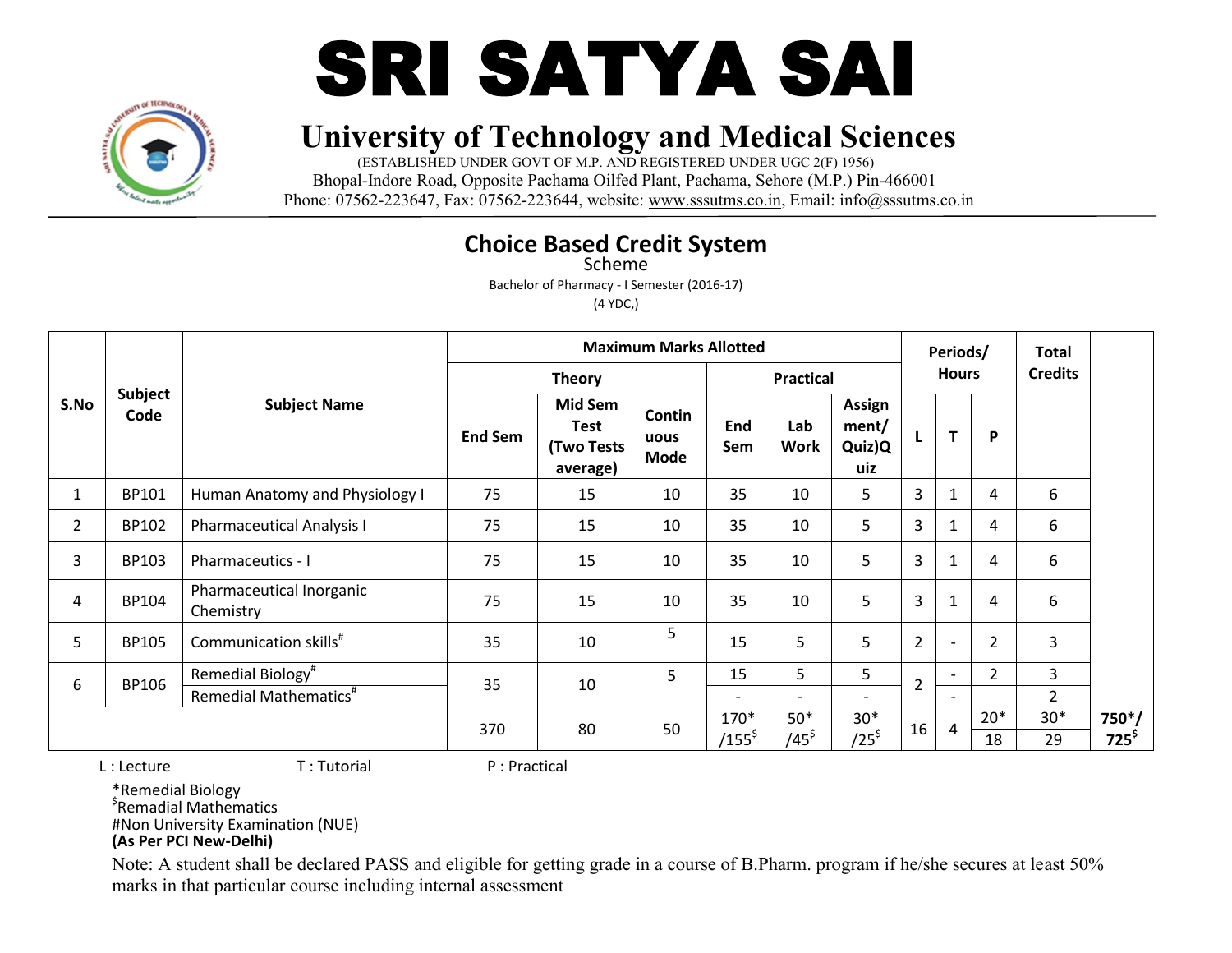



(ESTABLISHED UNDER GOVT OF M.P. AND REGISTERED UNDER UGC 2(F) 1956) Bhopal-Indore Road, Opposite Pachama Oilfed Plant, Pachama, Sehore (M.P.) Pin-466001 Phone: 07562-223647, Fax: 07562-223644, website: www.sssutms.co.in, Email: info@sssutms.co.in

## **Choice Based Credit System**

Scheme Bachelor of Pharmacy - II Semester (2016-17) (4 YDC,)

|                |                        |                                                |            |                                                  | <b>Maximum Marks Allotted</b> |             |                    |                         |                | Periods/     |                | <b>Total</b>   |                              |
|----------------|------------------------|------------------------------------------------|------------|--------------------------------------------------|-------------------------------|-------------|--------------------|-------------------------|----------------|--------------|----------------|----------------|------------------------------|
|                |                        |                                                |            | <b>Theory</b>                                    |                               |             | <b>Practical</b>   |                         |                | <b>Hours</b> |                | <b>Credits</b> |                              |
| S.No           | <b>Subject</b><br>Code | <b>Subject Name</b>                            | End<br>Sem | <b>Mid Sem</b><br>Test<br>(Two Tests<br>average) | Contin<br>uous<br>Mode        | End<br>Sem  | Lab<br><b>Work</b> | Assign<br>ment/<br>Quiz | L              | T            | P              |                |                              |
| $\mathbf{1}$   | <b>BP201</b>           | Human Anatomy and Physiology II                | 75         | 15                                               | 10                            | 35          | 10                 | 5                       | 3              |              | 4              | 6              |                              |
| $\overline{2}$ | <b>BP202</b>           | Pharmaceutical Organic Chemistry I             | 75         | 15                                               | 10                            | 35          | 10                 | 5                       | $\overline{3}$ |              | 4              | 6              |                              |
| 3              | BP203                  | Biochemistry                                   | 75         | 15                                               | 10                            | 35          | 10                 | 5                       | 3              |              | 4              | 6              |                              |
| 4              | <b>BP204</b>           | Pathophysiology                                | 75         | 15                                               | 10                            | $\mathbf 0$ | $\Omega$           | $\mathbf 0$             | 3              |              | $\mathbf 0$    | 4              |                              |
| 5              | <b>BP205</b>           | Computer Applications in Pharmacy <sup>#</sup> | 50         | 15                                               | 10                            | 15          | 5                  | 5                       | 3              | $\Omega$     | $\overline{2}$ | $\overline{4}$ |                              |
| 6              | <b>BP206</b>           | Environmental sciences <sup>#</sup>            | 50         | 15                                               | 10                            | 0           | $\Omega$           | $\mathbf 0$             | $\overline{3}$ | $\Omega$     | $\mathbf{0}$   | $\overline{3}$ | <b>Total</b><br><b>Marks</b> |
|                |                        |                                                | 400        | 90                                               | 60                            | 120         | 35                 | 20                      | 16             | 4            | 14             | 29             | 725                          |

L : Lecture T : Tutorial P : Practical

#Non University Examination (NUE)

#### **(As Per PCI New-Delhi)**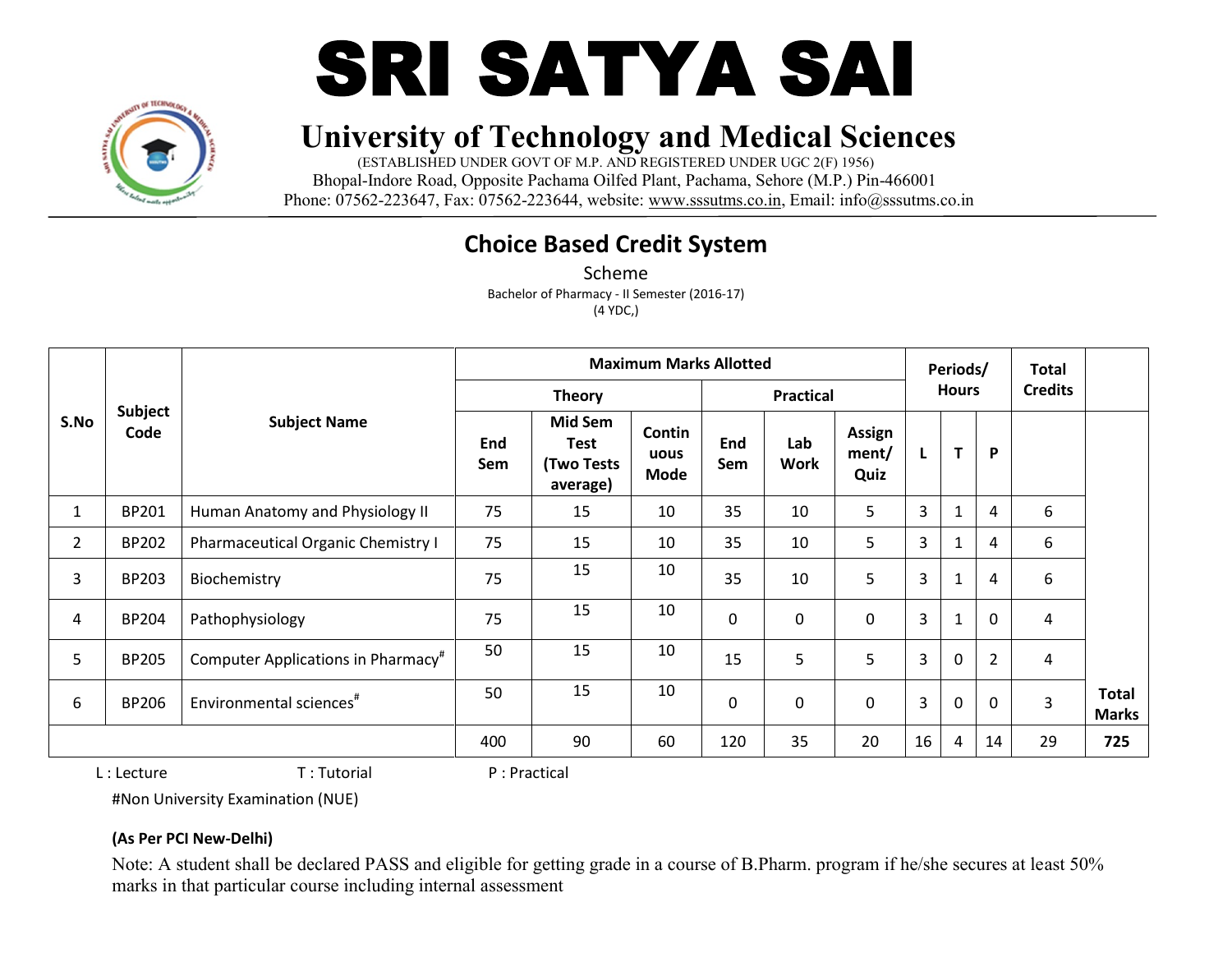



(ESTABLISHED UNDER GOVT OF M.P. AND REGISTERED UNDER UGC 2(F) 1956) Bhopal-Indore Road, Opposite Pachama Oilfed Plant, Pachama, Sehore (M.P.) Pin-466001 Phone: 07562-223647, Fax: 07562-223644, website: www.sssutms.co.in, Email: info@sssutms.co.in

## **Choice Based Credit System**

Scheme Bachelor of Pharmacy - III Semester (2016-17) (4 YDC,)

|                |                 |                                     |            |                                                         | <b>Maximum Marks Allotted</b> |            |                    |                      | Periods/       |              |                | <b>Total</b>   |                              |
|----------------|-----------------|-------------------------------------|------------|---------------------------------------------------------|-------------------------------|------------|--------------------|----------------------|----------------|--------------|----------------|----------------|------------------------------|
|                |                 |                                     |            | <b>Theory</b>                                           |                               |            | <b>Practical</b>   |                      |                | <b>Hours</b> |                | <b>Credits</b> |                              |
| S.No           | Subject<br>Code | <b>Subject Name</b>                 | End<br>Sem | <b>Mid Sem</b><br><b>Test</b><br>(Two Tests<br>average) | Contin<br>uous<br>Mode        | End<br>Sem | Lab<br><b>Work</b> | Assignment<br>/ Quiz | L              | $\mathsf{T}$ | P              |                |                              |
| $\mathbf{1}$   | BP301           | Pharmaceutical Organic Chemistry II | 75         | 15                                                      | 10                            | 35         | 10                 | 5                    | $\overline{3}$ | $\mathbf{1}$ | 4              | 6              |                              |
| $\overline{2}$ | BP302           | <b>Physical Pharmaceutics I</b>     | 75         | 15                                                      | 10                            | 35         | 10                 | 5                    | $\overline{3}$ | $\mathbf{1}$ | 4              | 6              |                              |
| 3              | <b>BP303</b>    | <b>Pharmaceutical Microbiology</b>  | 75         | 15                                                      | 10                            | 35         | 10                 | 5                    | $\overline{3}$ | $\mathbf{1}$ | $\overline{4}$ | 6              |                              |
| 4              | <b>BP304</b>    | <b>Pharmaceutical Engineering</b>   | 75         | 15                                                      | 10                            | 35         | 10                 | 5                    | $\mathbf{3}$   | $\mathbf{1}$ | $\overline{4}$ | 6              | <b>Total</b><br><b>Marks</b> |
|                |                 |                                     | 300        | 60                                                      | 40                            | 140        | 40                 | 20                   | 12             | 4            | 16             | 24             | 600                          |
|                | .               | — —                                 |            | .                                                       |                               |            |                    |                      |                |              |                |                |                              |

L : Lecture T : Tutorial P : Practical

#### **(As Per PCI New-Delhi)**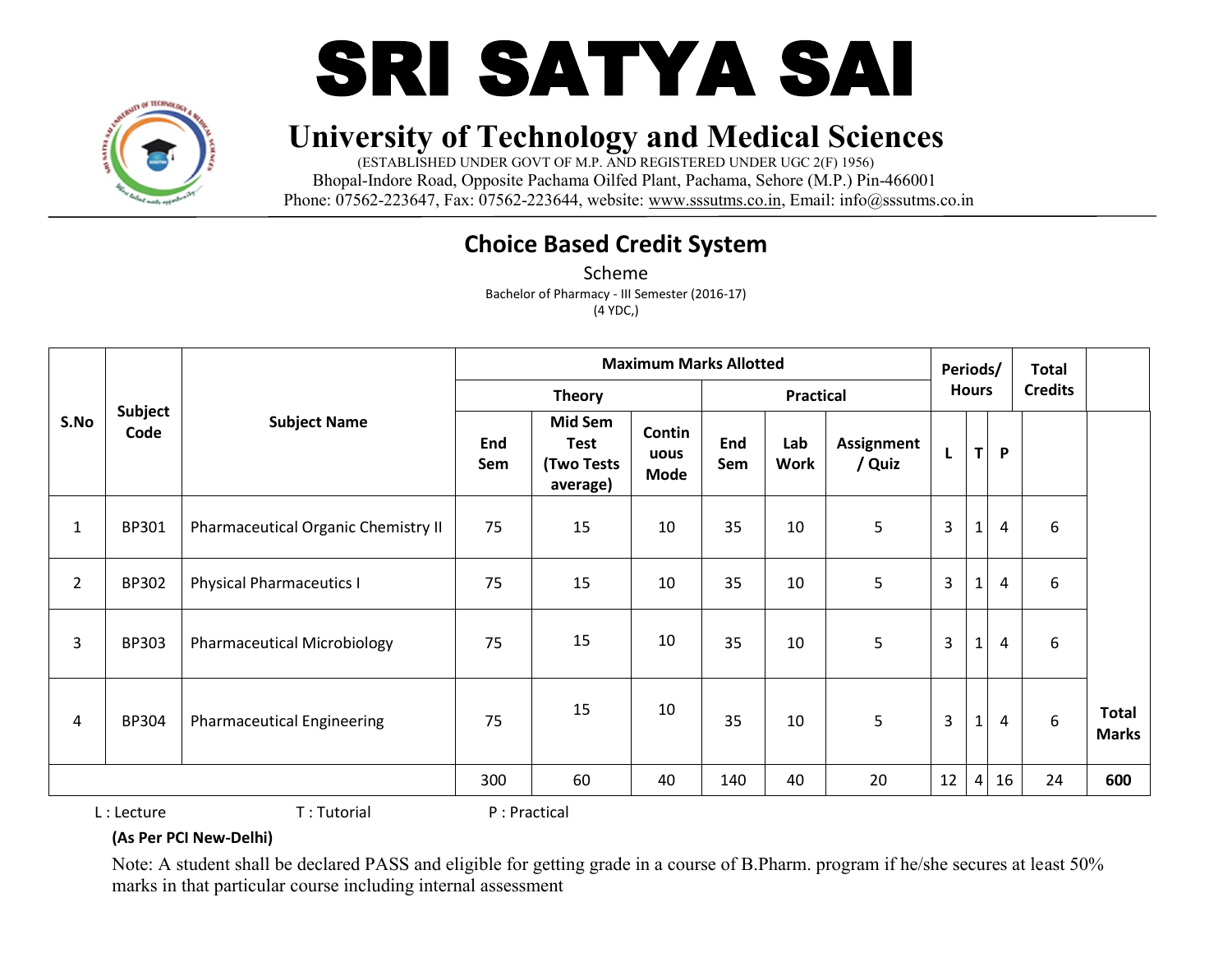



(ESTABLISHED UNDER GOVT OF M.P. AND REGISTERED UNDER UGC 2(F) 1956) Bhopal-Indore Road, Opposite Pachama Oilfed Plant, Pachama, Sehore (M.P.) Pin-466001 Phone: 07562-223647, Fax: 07562-223644, website: www.sssutms.co.in, Email: info@sssutms.co.in

## **Choice Based Credit System**

Scheme Bachelor of Pharmacy - IV Semester (2016-17) (4 YDC,)

|              |                                      |            |                                                         | <b>Maximum Marks Allotted</b> |                          |                    |                          |                  | Periods/     |                | <b>Total</b>   |                              |
|--------------|--------------------------------------|------------|---------------------------------------------------------|-------------------------------|--------------------------|--------------------|--------------------------|------------------|--------------|----------------|----------------|------------------------------|
|              |                                      |            | <b>Theory</b>                                           |                               |                          |                    |                          |                  |              |                | <b>Credits</b> |                              |
| Code         | <b>Subject Name</b>                  | End<br>Sem | <b>Mid Sem</b><br>Test<br><b>(Two Tests</b><br>average) | Contin<br>uous<br>Mode        | End<br>Sem               | Lab<br><b>Work</b> | Assign<br>ment/<br>Quiz  | L                | T            | P              |                |                              |
| BP401        | Pharmaceutical Organic Chemistry III | 75         | 15                                                      | 10                            | $\overline{\phantom{0}}$ |                    | $\overline{\phantom{a}}$ | 3                |              | $\mathbf 0$    | 4              |                              |
| BP402        | <b>Medicinal Chemistry I</b>         | 75         | 15                                                      | 10                            | 35                       | 10                 | 5                        | 3                | $\mathbf{1}$ | $\overline{4}$ | 6              |                              |
| BP403        | <b>Physical Pharmaceutics II</b>     | 75         | 15                                                      | 10                            | 35                       | 10                 | 5                        | 3                |              | $\overline{4}$ | 6              |                              |
| BP404        | Pharmacology I                       | 75         | 15                                                      | 10                            | 35                       | 10                 | 5                        | 3                | 1            | $\overline{4}$ | 6              |                              |
| <b>BP405</b> | Pharmacognosy and Phytochemistry I   | 75         | 15                                                      | 10                            | 35                       | 10                 | 5                        | 3                | $\mathbf{1}$ | $\overline{4}$ | 6              | <b>Total</b><br><b>Marks</b> |
|              |                                      | 375        | 75                                                      | 50                            | 140                      | 40                 | 20                       | 15               | 5            | 16             | 28             | 700                          |
|              | Subject                              |            |                                                         |                               |                          |                    |                          | <b>Practical</b> |              |                | <b>Hours</b>   |                              |

L : Lecture T : Tutorial P : Practical

#### **(As Per PCI New-Delhi)**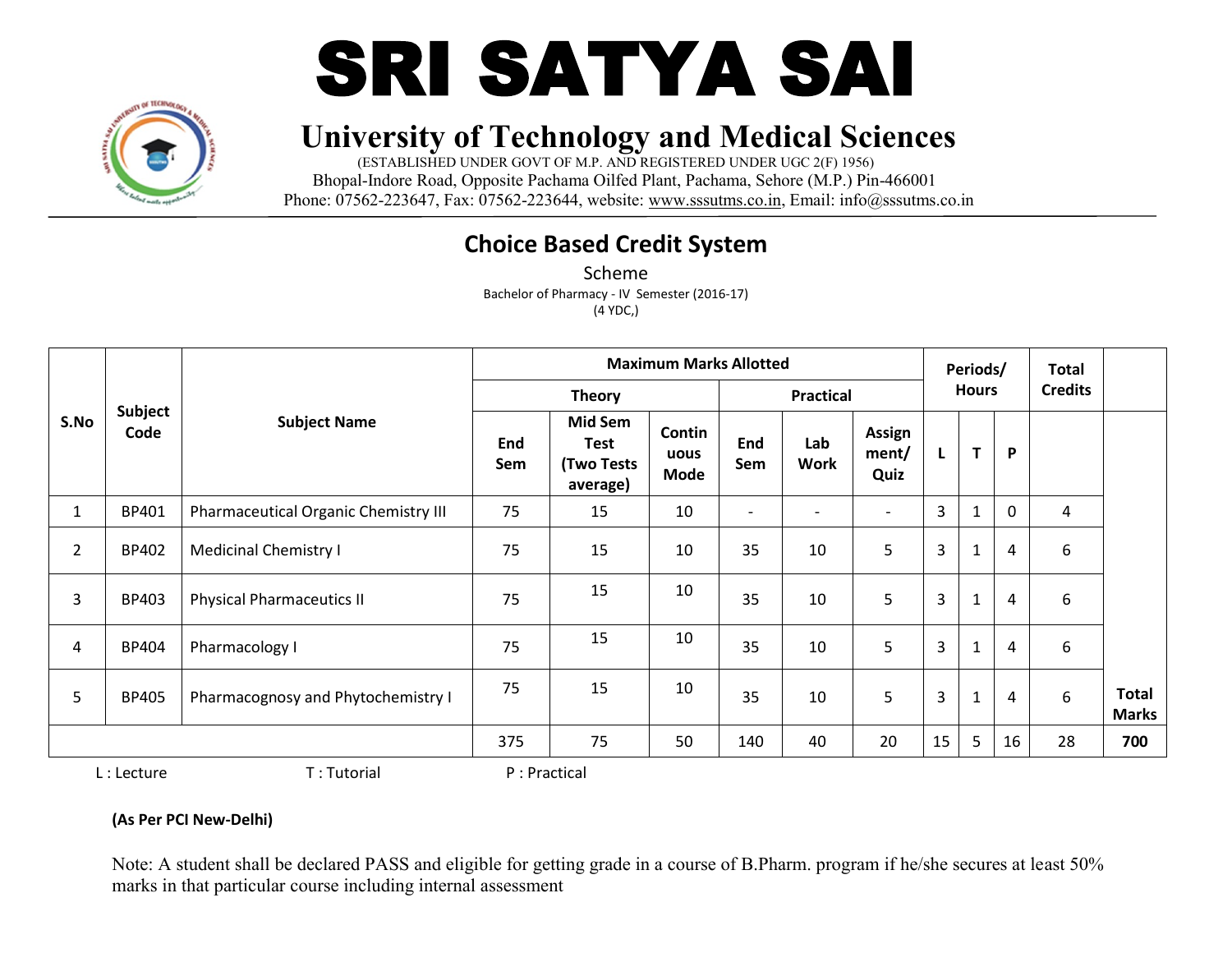

# SRI SATYA SAI

# **University of Technology and Medical Sciences**

(ESTABLISHED UNDER GOVT OF M.P. AND REGISTERED UNDER UGC 2(F) 1956) Bhopal-Indore Road, Opposite Pachama Oilfed Plant, Pachama, Sehore (M.P.) Pin-466001 Phone: 07562-223647, Fax: 07562-223644, website: www.sssutms.co.in, Email: info@sssutms.co.in

## **Choice Based Credit System**

Scheme

Bachelor of Pharmacy - V Semester (2016-17)

(4 YDC,)

|                |                        |                                     |            |                                                                | <b>Maximum Marks Allotted</b> |                          |                          |                                |                | Periods/     |                | <b>Total</b>   |                              |
|----------------|------------------------|-------------------------------------|------------|----------------------------------------------------------------|-------------------------------|--------------------------|--------------------------|--------------------------------|----------------|--------------|----------------|----------------|------------------------------|
|                |                        |                                     |            | <b>Theory</b>                                                  |                               |                          | <b>Practical</b>         |                                |                | <b>Hours</b> |                | <b>Credits</b> |                              |
| S.No           | <b>Subject</b><br>Code | <b>Subject Name</b>                 | End<br>Sem | <b>Mid Sem</b><br><b>Test</b><br><b>(Two Tests</b><br>average) | Contin<br>uous<br>Mode        | End<br>Sem               | Lab<br>Work              | <b>Assign</b><br>ment/<br>Quiz | L              | $\mathbf{T}$ | P              |                |                              |
| $\mathbf{1}$   | <b>BP501</b>           | <b>Medicinal Chemistry II</b>       | 75         | 15                                                             | 10                            | $\blacksquare$           | $\overline{\phantom{a}}$ | $\overline{\phantom{a}}$       | $\overline{3}$ | $\mathbf{1}$ | $\mathbf 0$    | 4              |                              |
| $\overline{2}$ | <b>BP502</b>           | <b>Industrial Pharmacy-I</b>        | 75         | 15                                                             | 10                            | 35                       | 10                       | 5                              | 3              | $\mathbf{1}$ | $\overline{4}$ | 6              |                              |
| 3              | <b>BP503</b>           | Pharmacology II                     | 75         | 15                                                             | 10                            | 35                       | 10                       | 5                              | 3              | $\mathbf{1}$ | $\overline{4}$ | 6              |                              |
| 4              | <b>BP504</b>           | Pharmacognosy and Phytochemistry-II | 75         | 15                                                             | 10                            | 35                       | 10                       | 5                              | $\overline{3}$ | $\mathbf{1}$ | $\overline{4}$ | 6              |                              |
| 5              | <b>BP505</b>           | Pharmaceutical Jurisprudence        | 75         | 15                                                             | 10                            | $\overline{\phantom{0}}$ | $\overline{\phantom{a}}$ | $\overline{\phantom{a}}$       | $\overline{3}$ | $\mathbf{1}$ | $\mathbf 0$    | $\overline{4}$ | <b>Total</b><br><b>Marks</b> |
|                |                        |                                     | 375        | 75                                                             | 50                            | 105                      | 30                       | 15                             | 15             | 5            | 12             | 26             | 650                          |

L : Lecture T : Tutorial P : Practical

#### **(As Per PCI New-Delhi)**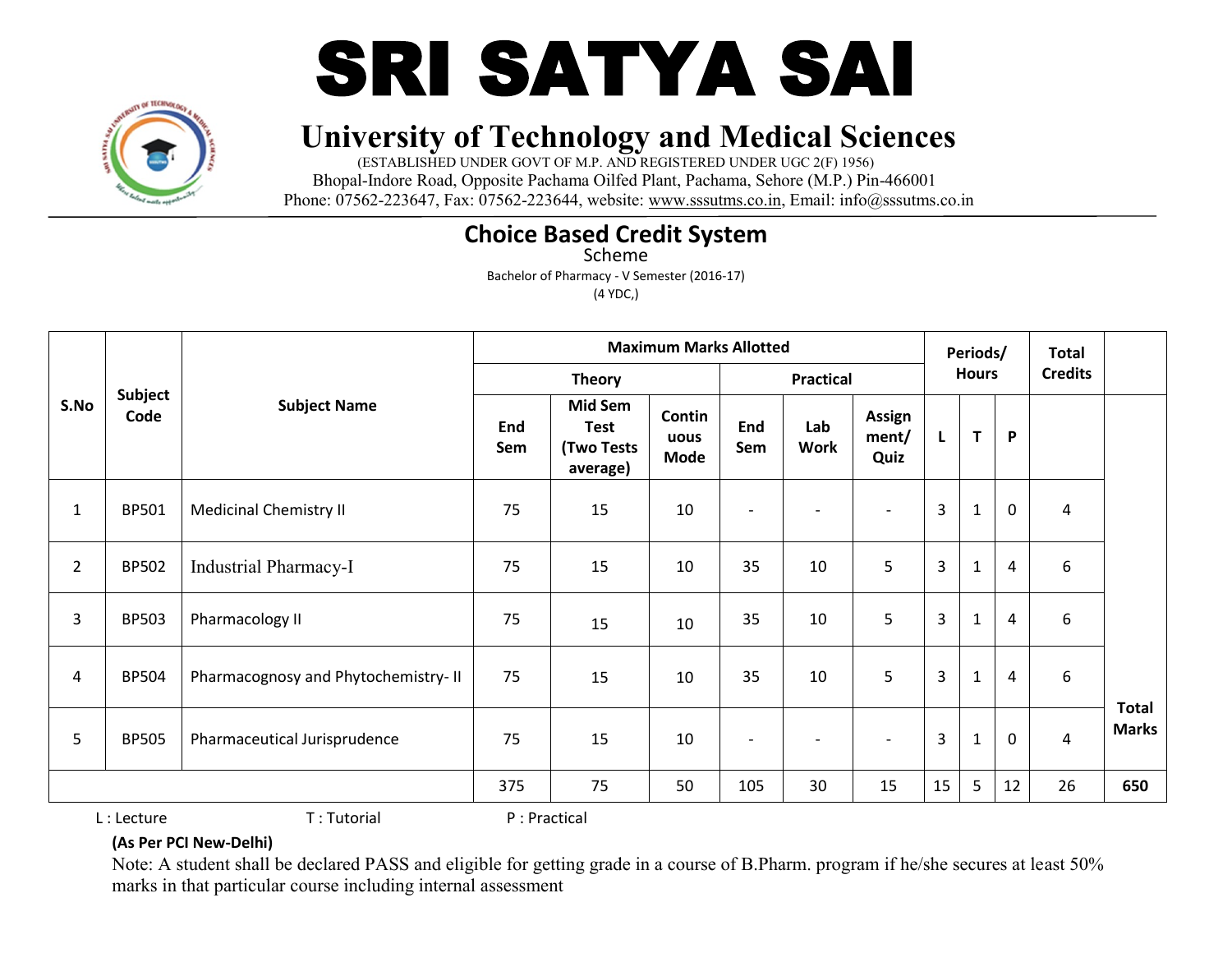

# SRI SATYA SAI

# **University of Technology and Medical Sciences**

(ESTABLISHED UNDER GOVT OF M.P. AND REGISTERED UNDER UGC 2(F) 1956) Bhopal-Indore Road, Opposite Pachama Oilfed Plant, Pachama, Sehore (M.P.) Pin-466001 Phone: 07562-223647, Fax: 07562-223644, website: www.sssutms.co.in, Email: info@sssutms.co.in

## **Choice Based Credit System**

Scheme (4 YDC,) Bachelor of Pharmacy - VI Semester (2016-17)

|                |                        |                                          |            |                                                         | <b>Maximum Marks Allotted</b> |                   |                              |                         |    | Periods/     |                          | Total          |              |
|----------------|------------------------|------------------------------------------|------------|---------------------------------------------------------|-------------------------------|-------------------|------------------------------|-------------------------|----|--------------|--------------------------|----------------|--------------|
|                |                        |                                          |            | <b>Theory</b>                                           |                               |                   | <b>Practical</b>             |                         |    | <b>Hours</b> |                          | <b>Credits</b> |              |
| S.No           | <b>Subject</b><br>Code | <b>Subject Name</b>                      | End<br>Sem | Mid Sem<br><b>Test</b><br><b>(Two Tests</b><br>average) | Contin<br>uous<br><b>Mode</b> | End<br>Sem        | Lab<br><b>Work</b>           | Assign<br>ment/<br>Quiz | L  | T            | P                        |                |              |
| 1              | BP601                  | <b>Medicinal Chemistry III</b>           | 75         | 15                                                      | 10                            | 35                | 10                           | 5                       | 3  | 1            | $\overline{4}$           | 6              |              |
| $\overline{2}$ | BP602                  | Pharmacology III                         | 75         | 15                                                      | 10                            | 35                | 10                           | 5                       | 3  |              | 4                        | 6              |              |
| 3              | BP603                  | <b>Herbal Drug Technology</b>            | 75         | 15                                                      | 10                            | 35                | 10                           | 5                       | 3  |              | 4                        | 6              |              |
| 4              | <b>BP604</b>           | Biopharmaceutics and<br>Pharmacokinetics | 75         | 15                                                      | 10                            | $\blacksquare$    |                              |                         | 3  |              | $\overline{\phantom{a}}$ | $\overline{4}$ |              |
| 5              | <b>BP605</b>           | Pharmaceutical Biotechnology             | 75         | 15                                                      | 10                            | $\qquad \qquad -$ |                              |                         | 3  | 1            | $\overline{\phantom{a}}$ | 4              | Total        |
| 6              | <b>BP606</b>           | <b>Quality Assurance</b>                 | 75         | 15                                                      | 10                            | $\qquad \qquad$   | $\qquad \qquad \blacksquare$ |                         | 3  | 1            | $\blacksquare$           | 4              | <b>Marks</b> |
|                |                        |                                          | 450        | 90                                                      | 60                            | 105               | 30                           | 15                      | 18 | 6            | 12                       | 30             | 750          |

L : Lecture T : Tutorial P : Practical

**(As Per PCI New-Delhi)**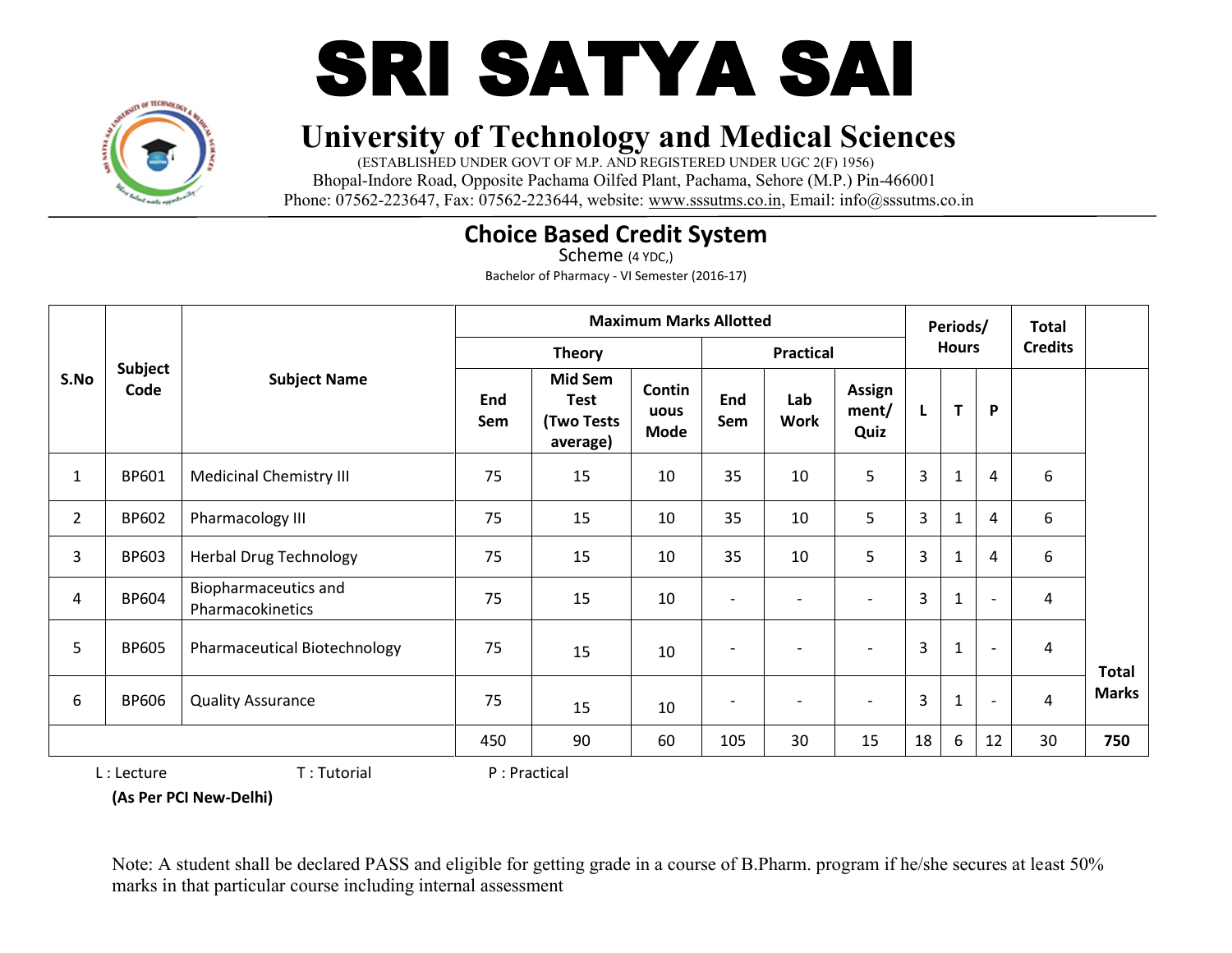



(ESTABLISHED UNDER GOVT OF M.P. AND REGISTERED UNDER UGC 2(F) 1956) Bhopal-Indore Road, Opposite Pachama Oilfed Plant, Pachama, Sehore (M.P.) Pin-466001 Phone: 07562-223647, Fax: 07562-223644, website: www.sssutms.co.in, Email: info@sssutms.co.in

## **Choice Based Credit System**

Scheme (4 YDC,) Bachelor of Pharmacy - VII Semester (2016-17)

|                |                        |                                  |                          |                                                  | <b>Maximum Marks Allotted</b> |                          |                          |                          |                          | Periods/                 |                          | <b>Total</b>     |                              |
|----------------|------------------------|----------------------------------|--------------------------|--------------------------------------------------|-------------------------------|--------------------------|--------------------------|--------------------------|--------------------------|--------------------------|--------------------------|------------------|------------------------------|
|                |                        |                                  |                          | <b>Theory</b>                                    |                               |                          | <b>Practical</b>         |                          |                          | <b>Hours</b>             |                          | <b>Credits</b>   |                              |
| S.No           | <b>Subject</b><br>Code | <b>Subject Name</b>              | End<br>Sem               | Mid Sem<br><b>Test</b><br>(Two Tests<br>average) | Contin<br>uous<br><b>Mode</b> | End<br>Sem               | Lab<br><b>Work</b>       | Assignmen<br>t/ Quiz     | L                        | T                        | P                        |                  |                              |
| T.             | <b>BP701</b>           | Instrumental Methods of Analysis | 75                       | 15                                               | 10                            | 35                       | 10                       | 5                        | 3                        | $\mathbf{1}$             | 4                        | $\boldsymbol{6}$ |                              |
| $\overline{2}$ | BP702                  | Industrial Pharmacy-II           | 75                       | 15                                               | 10                            | $\overline{\phantom{a}}$ | $\overline{\phantom{a}}$ |                          | $\overline{3}$           | $\mathbf{1}$             |                          | 4                |                              |
| 3              | <b>BP703</b>           | <b>Pharmacy Practice</b>         | 75                       | 15                                               | 10                            | $\overline{\phantom{a}}$ | $\overline{\phantom{a}}$ | $\overline{\phantom{a}}$ | $\overline{3}$           | $\mathbf{1}$             | $\overline{\phantom{a}}$ | 4                |                              |
| 4              | BP704                  | Novel Drug Delivery System       | 75                       | 15                                               | 10                            | $\overline{\phantom{0}}$ | $\overline{\phantom{a}}$ |                          | $\overline{3}$           | $\mathbf 1$              | $\overline{\phantom{a}}$ | 4                |                              |
| 5              | <b>BP705</b>           | Practice School*                 | $\overline{\phantom{a}}$ | $\overline{\phantom{0}}$                         | $\overline{\phantom{0}}$      | 125                      | $\overline{\phantom{a}}$ | 25                       | $\overline{\phantom{a}}$ | $\overline{\phantom{a}}$ | 12                       | $6\,$            | <b>Total</b><br><b>Marks</b> |
|                |                        |                                  | 300                      | 60                                               | 40                            | 160                      | 10                       | 30                       | 12                       | 4                        | 16                       | 24               | 600                          |

L : Lecture T : Tutorial P : Practical

\* The subject experts at college level shall conduct examinations

#### **(As Per PCI New-Delhi)**